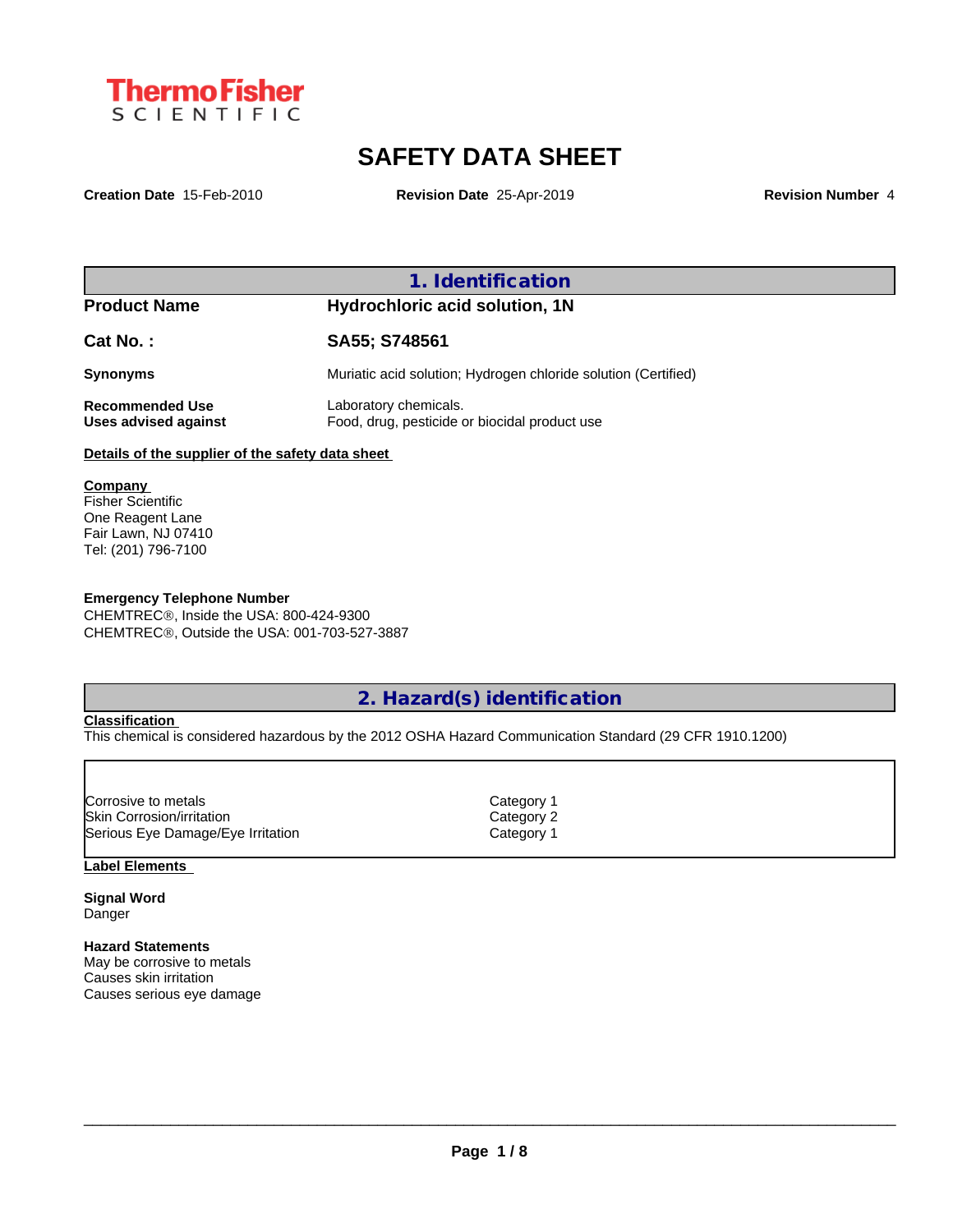

#### **Precautionary Statements Prevention**

Keep only in original container Wear eye/face protection Wear protective gloves Wash face, hands and any exposed skin thoroughly after handling **Skin** IF ON SKIN: Wash with plenty of soap and water Take off contaminated clothing and wash before reuse If skin irritation occurs: Get medical advice/attention **Eyes** IF IN EYES: Rinse cautiously with water for several minutes. Remove contact lenses, if present and easy to do. Continue rinsing Immediately call a POISON CENTER or doctor/physician

# **Storage**

Store in corrosive resistant polypropylene container with a resistant inliner

# **Disposal**

Dispose of contents/container to an approved waste disposal plant

**Hazards not otherwise classified (HNOC)**

None identified

# **3. Composition/Information on Ingredients**

| Component        | <b>CAS-No</b>                               | Weight % |
|------------------|---------------------------------------------|----------|
| Water            | $\sim$ $\sim$<br>770c<br>ີ<br>-22 -<br>כ-סו | 96.35    |
| Vorochloric acid | 764,<br>$\sim$<br>ט-ו ∪י                    | 3.65     |

|                                      | 4. First-aid measures                                                                                                                |  |  |  |  |
|--------------------------------------|--------------------------------------------------------------------------------------------------------------------------------------|--|--|--|--|
| <b>General Advice</b>                | If symptoms persist, call a physician.                                                                                               |  |  |  |  |
| <b>Eye Contact</b>                   | Rinse immediately with plenty of water, also under the eyelids, for at least 15 minutes.<br>Immediate medical attention is required. |  |  |  |  |
| <b>Skin Contact</b>                  | Wash off immediately with plenty of water for at least 15 minutes. Obtain medical attention.                                         |  |  |  |  |
| <b>Inhalation</b>                    | Move to fresh air. If breathing is difficult, give oxygen. Obtain medical attention.                                                 |  |  |  |  |
| <b>Ingestion</b>                     | Do not induce vomiting. Obtain medical attention.                                                                                    |  |  |  |  |
| Most important symptoms and          | May cause skin irritation and/or dermatitis.                                                                                         |  |  |  |  |
| effects<br><b>Notes to Physician</b> | Treat symptomatically                                                                                                                |  |  |  |  |
|                                      |                                                                                                                                      |  |  |  |  |

|                                     | 5. Fire-fighting measures                                                             |
|-------------------------------------|---------------------------------------------------------------------------------------|
| <b>Suitable Extinguishing Media</b> | Substance is nonflammable; use agent most appropriate to extinguish surrounding fire. |
| Unsuitable Extinguishing Media      | No information available                                                              |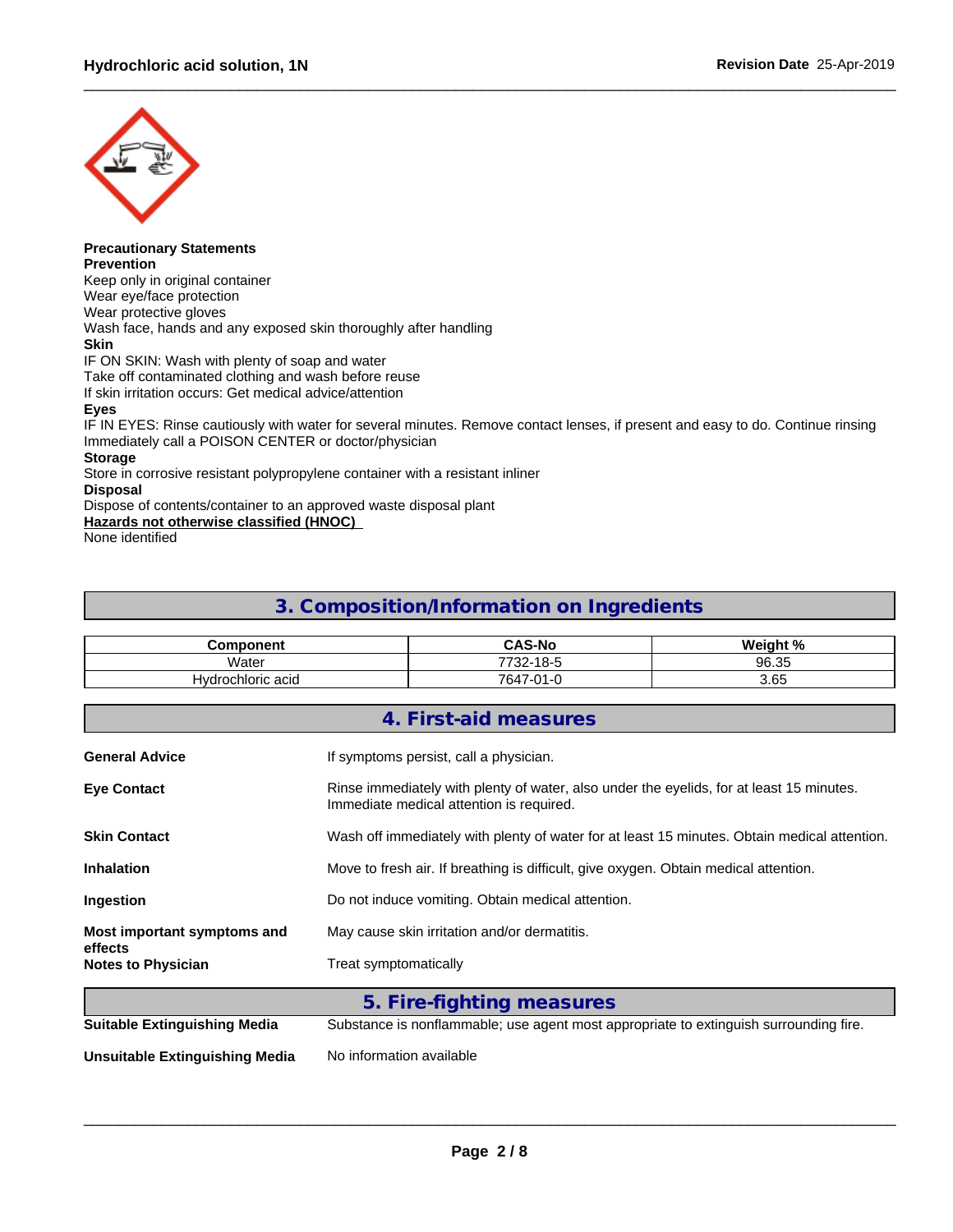| <b>Flash Point</b><br>Method -                                  | Not applicable<br>No information available |
|-----------------------------------------------------------------|--------------------------------------------|
| <b>Autoignition Temperature</b><br><b>Explosion Limits</b>      | No information available                   |
| <b>Upper</b>                                                    | No data available                          |
| Lower                                                           | No data available                          |
| Sensitivity to Mechanical Impact No information available       |                                            |
| <b>Sensitivity to Static Discharge</b> No information available |                                            |

#### **Specific Hazards Arising from the Chemical**

Non-combustible, substance itself does not burn but may decompose upon heating to produce corrosive and/or toxic fumes. Keep product and empty container away from heat and sources of ignition.

#### **Hazardous Combustion Products**

Hydrogen chloride gas Thermal decomposition can lead to release of irritating gases and vapors **Protective Equipment and Precautions for Firefighters** As in any fire, wear self-contained breathing apparatus pressure-demand, MSHA/NIOSH (approved or equivalent) and full

protective gear.

## **NFPA**

| <b>Health</b>                    | <b>Flammability</b>                                                                                             | <b>Instability</b>                                                                      | <b>Physical hazards</b><br>N/A |  |  |
|----------------------------------|-----------------------------------------------------------------------------------------------------------------|-----------------------------------------------------------------------------------------|--------------------------------|--|--|
|                                  | 6. Accidental release measures                                                                                  |                                                                                         |                                |  |  |
| <b>Personal Precautions</b>      | Use personal protective equipment. Ensure adequate ventilation. Do not get in eyes, on<br>skin, or on clothing. |                                                                                         |                                |  |  |
| <b>Environmental Precautions</b> |                                                                                                                 | Avoid release to the environment. See Section 12 for additional ecological information. |                                |  |  |

**Methods for Containment and Clean** Soak up with inert absorbent material. Keep in suitable, closed containers for disposal. **Up**

|                 | 7. Handling and storage                                                                                                                          |
|-----------------|--------------------------------------------------------------------------------------------------------------------------------------------------|
| <b>Handling</b> | Wear personal protective equipment. Ensure adequate ventilation. Do not get in eyes, on<br>skin, or on clothing. Avoid ingestion and inhalation. |

Storage **Keep containers tightly closed in a dry, cool and well-ventilated place. Corrosives area.** 

# **8. Exposure controls / personal protection**

# **Exposure Guidelines**

| Component         | <b>ACGIH TLV</b> | <b>OSHA PEL</b>                                                                                                    | <b>NIOSH IDLH</b>                                              | <b>Mexico OEL (TWA)</b> |
|-------------------|------------------|--------------------------------------------------------------------------------------------------------------------|----------------------------------------------------------------|-------------------------|
| Hydrochloric acid | Ceiling: 2 ppm   | Ceiling: 5 ppm<br>Ceiling: $7 \text{ mg/m}^3$<br>(Vacated) Ceiling: 5 ppm<br>(Vacated) Ceiling: $7 \text{ mg/m}^3$ | IDLH: 50 ppm<br>Ceiling: 5 ppm<br>Ceiling: 7 mg/m <sup>3</sup> | Ceiling: 2 ppm          |

#### *Legend*

*ACGIH - American Conference of Governmental Industrial Hygienists NIOSH IDLH: The National Institute for Occupational Safety and Health Immediately Dangerous to Life or Health*

**Engineering Measures** Ensure adequate ventilation, especially in confined areas. Ensure that eyewash stations and safety showers are close to the workstation location.

 $\_$  ,  $\_$  ,  $\_$  ,  $\_$  ,  $\_$  ,  $\_$  ,  $\_$  ,  $\_$  ,  $\_$  ,  $\_$  ,  $\_$  ,  $\_$  ,  $\_$  ,  $\_$  ,  $\_$  ,  $\_$  ,  $\_$  ,  $\_$  ,  $\_$  ,  $\_$  ,  $\_$  ,  $\_$  ,  $\_$  ,  $\_$  ,  $\_$  ,  $\_$  ,  $\_$  ,  $\_$  ,  $\_$  ,  $\_$  ,  $\_$  ,  $\_$  ,  $\_$  ,  $\_$  ,  $\_$  ,  $\_$  ,  $\_$  ,

### **Personal Protective Equipment**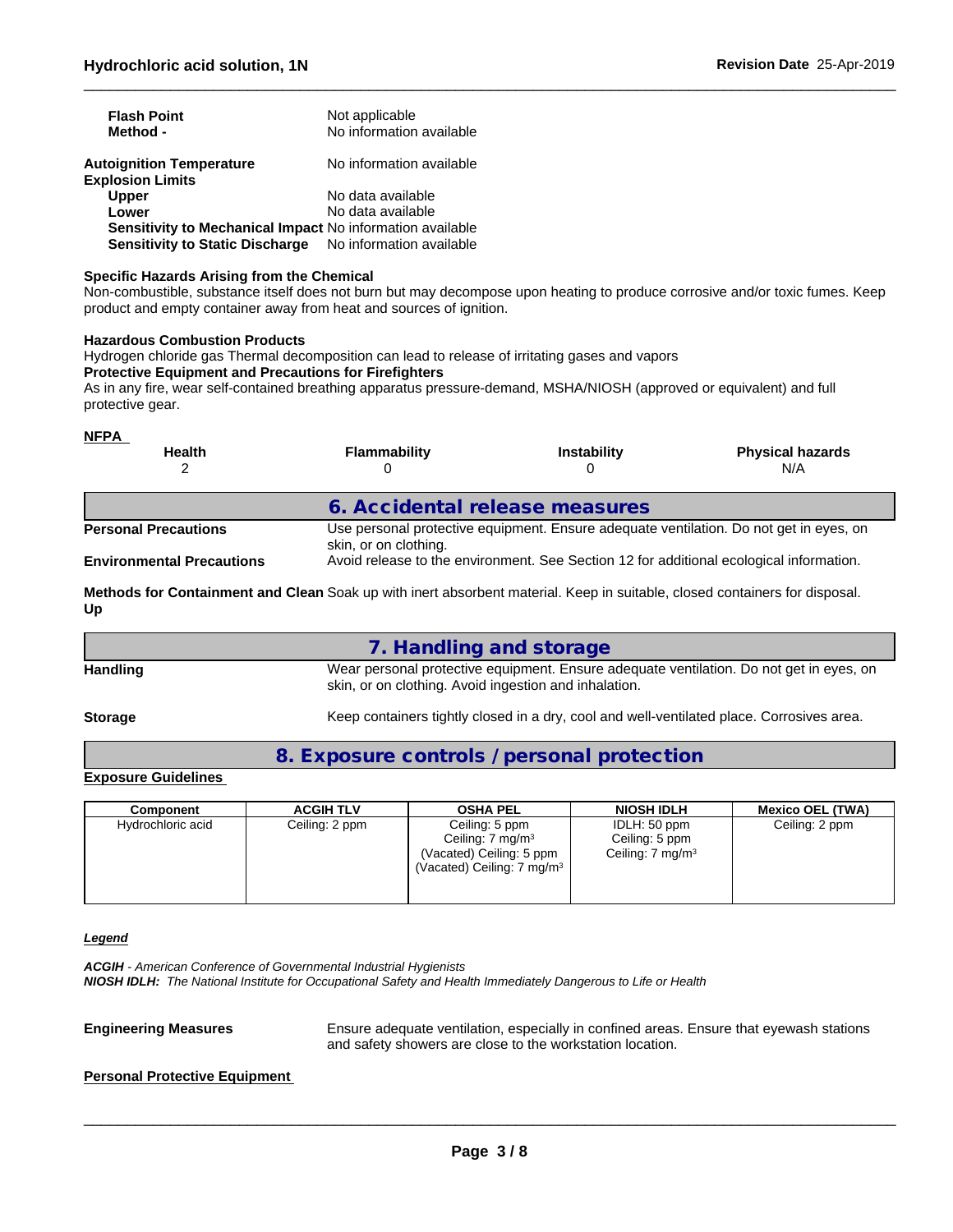| <b>Eye/face Protection</b>    | Wear appropriate protective eyeglasses or chemical safety goggles as described by<br>OSHA's eye and face protection regulations in 29 CFR 1910.133 or European Standard<br>EN166.                                                                       |
|-------------------------------|---------------------------------------------------------------------------------------------------------------------------------------------------------------------------------------------------------------------------------------------------------|
| Skin and body protection      | Wear appropriate protective gloves and clothing to prevent skin exposure.                                                                                                                                                                               |
| <b>Respiratory Protection</b> | Follow the OSHA respirator regulations found in 29 CFR 1910.134 or European Standard<br>EN 149. Use a NIOSH/MSHA or European Standard EN 149 approved respirator if<br>exposure limits are exceeded or if irritation or other symptoms are experienced. |
| <b>Hygiene Measures</b>       | Handle in accordance with good industrial hygiene and safety practice.                                                                                                                                                                                  |

**9. Physical and chemical properties**

| <b>Physical State</b>                   | Liquid                   |  |
|-----------------------------------------|--------------------------|--|
| Appearance                              | Clear                    |  |
| Odor                                    | pungent                  |  |
| <b>Odor Threshold</b>                   | No information available |  |
| рH                                      | $1.1 \quad (0.1N)$       |  |
| <b>Melting Point/Range</b>              | 0 °C / 32 °F             |  |
| <b>Boiling Point/Range</b>              | 100 °C / 212 °F          |  |
| <b>Flash Point</b>                      | Not applicable           |  |
| <b>Evaporation Rate</b>                 | No information available |  |
| <b>Flammability (solid,gas)</b>         | Not applicable           |  |
| <b>Flammability or explosive limits</b> |                          |  |
| <b>Upper</b>                            | No data available        |  |
| Lower                                   | No data available        |  |
| <b>Vapor Pressure</b>                   | No information available |  |
| <b>Vapor Density</b>                    | No information available |  |
| <b>Specific Gravity</b>                 | $1.0 - 1.2$              |  |
| <b>Solubility</b>                       | Soluble in water         |  |
| Partition coefficient; n-octanol/water  | No data available        |  |
| <b>Autoignition Temperature</b>         | No information available |  |
| <b>Decomposition Temperature</b>        | No information available |  |
| <b>Viscosity</b>                        | No information available |  |
| Molecular Formula                       | HCI                      |  |
| <b>Molecular Weight</b>                 | 36.46                    |  |
|                                         |                          |  |

# **10. Stability and reactivity**

| <b>Reactive Hazard</b>                                                                                                              | None known, based on information available           |  |  |  |  |
|-------------------------------------------------------------------------------------------------------------------------------------|------------------------------------------------------|--|--|--|--|
| <b>Stability</b>                                                                                                                    | Stable under normal conditions.                      |  |  |  |  |
| <b>Conditions to Avoid</b>                                                                                                          | Incompatible products. Excess heat.                  |  |  |  |  |
| <b>Incompatible Materials</b>                                                                                                       | Metals, Oxidizing agents, Reducing agents, Aldehydes |  |  |  |  |
| Hazardous Decomposition Products Hydrogen chloride gas, Thermal decomposition can lead to release of irritating gases and<br>vapors |                                                      |  |  |  |  |
| <b>Hazardous Polymerization</b>                                                                                                     | Hazardous polymerization does not occur.             |  |  |  |  |
| <b>Hazardous Reactions</b>                                                                                                          | None under normal processing.                        |  |  |  |  |
|                                                                                                                                     | 11. Toxicological information                        |  |  |  |  |
| Acute Tovicity                                                                                                                      |                                                      |  |  |  |  |

**Acute Toxicity**

**Product Information**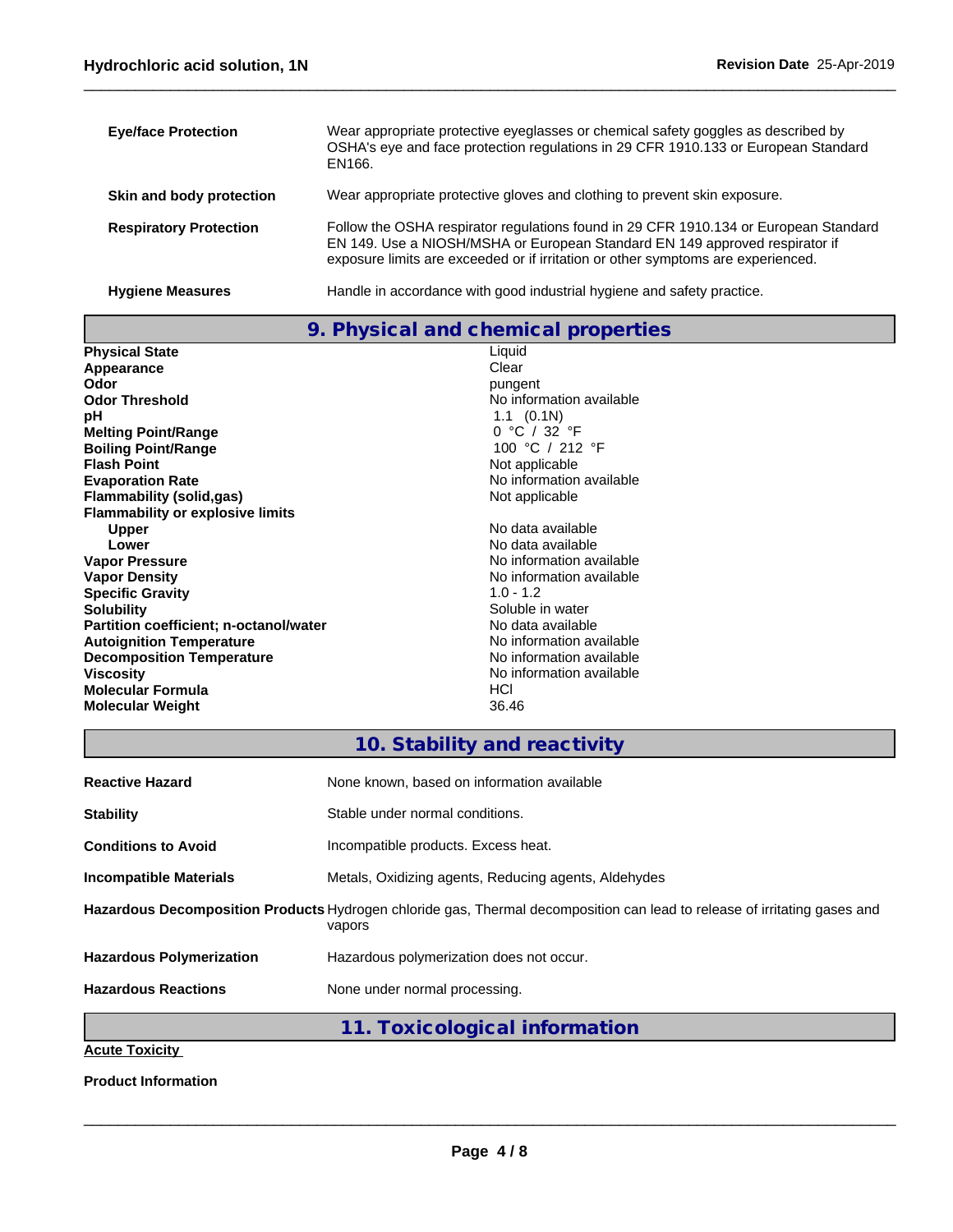| Oral LD50<br>Dermal LD50                                                                     |                                                                                          | Based on ATE data, the classification criteria are not met. ATE > 2000 mg/kg.<br>Based on ATE data, the classification criteria are not met. ATE > 2000 mg/kg.                    |            |                       |             |                        |
|----------------------------------------------------------------------------------------------|------------------------------------------------------------------------------------------|-----------------------------------------------------------------------------------------------------------------------------------------------------------------------------------|------------|-----------------------|-------------|------------------------|
| Vapor LC50                                                                                   |                                                                                          | Based on ATE data, the classification criteria are not met. ATE > 20 mg/l.                                                                                                        |            |                       |             |                        |
| <b>Component Information</b>                                                                 |                                                                                          |                                                                                                                                                                                   |            |                       |             |                        |
| Component                                                                                    |                                                                                          | LD50 Oral                                                                                                                                                                         |            | LD50 Dermal           |             | <b>LC50 Inhalation</b> |
| Water                                                                                        |                                                                                          |                                                                                                                                                                                   |            | Not listed            |             | Not listed             |
| Hydrochloric acid                                                                            |                                                                                          | 238 - 277 mg/kg (Rat)                                                                                                                                                             |            | > 5010 mg/kg (Rabbit) |             | 1.68 mg/L (Rat) 1 h    |
| <b>Toxicologically Synergistic</b><br><b>Products</b>                                        |                                                                                          | No information available                                                                                                                                                          |            |                       |             |                        |
| Delayed and immediate effects as well as chronic effects from short and long-term exposure   |                                                                                          |                                                                                                                                                                                   |            |                       |             |                        |
| <b>Irritation</b>                                                                            |                                                                                          | Causes eye burns; Irritating to skin                                                                                                                                              |            |                       |             |                        |
| Sensitization                                                                                |                                                                                          | No information available                                                                                                                                                          |            |                       |             |                        |
| <b>Carcinogenicity</b>                                                                       | The table below indicates whether each agency has listed any ingredient as a carcinogen. |                                                                                                                                                                                   |            |                       |             |                        |
| Component                                                                                    | <b>CAS-No</b>                                                                            | <b>IARC</b>                                                                                                                                                                       | <b>NTP</b> | <b>ACGIH</b>          | <b>OSHA</b> | <b>Mexico</b>          |
| Water                                                                                        | 7732-18-5                                                                                | Not listed                                                                                                                                                                        | Not listed | Not listed            | Not listed  | Not listed             |
| Hydrochloric acid                                                                            | 7647-01-0                                                                                | Not listed                                                                                                                                                                        | Not listed | Not listed            | Not listed  | Not listed             |
| <b>Mutagenic Effects</b>                                                                     |                                                                                          | Group 1 - Carcinogenic to Humans<br>Group 2A - Probably Carcinogenic to Humans<br>Group 2B - Possibly Carcinogenic to Humans<br>Mutagenic effects have occured in microorganisms. |            |                       |             |                        |
| <b>Reproductive Effects</b>                                                                  |                                                                                          | Experiments have shown reproductive toxicity effects on laboratory animals.                                                                                                       |            |                       |             |                        |
| <b>Developmental Effects</b>                                                                 |                                                                                          | Developmental effects have occurred in experimental animals.                                                                                                                      |            |                       |             |                        |
| <b>Teratogenicity</b>                                                                        |                                                                                          | Teratogenic effects have occurred in experimental animals.                                                                                                                        |            |                       |             |                        |
| None known<br><b>STOT - single exposure</b><br><b>STOT - repeated exposure</b><br>None known |                                                                                          |                                                                                                                                                                                   |            |                       |             |                        |
| <b>Aspiration hazard</b>                                                                     |                                                                                          | No information available                                                                                                                                                          |            |                       |             |                        |
| Symptoms / effects, both acute and No information available<br>delayed                       |                                                                                          |                                                                                                                                                                                   |            |                       |             |                        |
| <b>Endocrine Disruptor Information</b>                                                       |                                                                                          | No information available                                                                                                                                                          |            |                       |             |                        |
| <b>Other Adverse Effects</b>                                                                 |                                                                                          | See actual entry in RTECS for complete information.                                                                                                                               |            |                       |             |                        |

| 12. Ecological information |  |
|----------------------------|--|
|----------------------------|--|

#### **Ecotoxicity**  .

| Component                            | <b>Freshwater Algae</b> |                           | <b>Freshwater Fish</b>                                                   | <b>Microtox</b> | <b>Water Flea</b>       |
|--------------------------------------|-------------------------|---------------------------|--------------------------------------------------------------------------|-----------------|-------------------------|
| Hydrochloric acid                    |                         |                           | 282 mg/L LC50 96 h                                                       |                 | 56mg/L EC50 72h Daphnia |
|                                      |                         |                           | Gambusia affinis                                                         |                 |                         |
|                                      |                         |                           | mg/L LC50 48 h Leucscus                                                  |                 |                         |
|                                      |                         |                           | idus                                                                     |                 |                         |
| <b>Persistence and Degradability</b> |                         |                           | Soluble in water Persistence is unlikely based on information available. |                 |                         |
|                                      |                         |                           |                                                                          |                 |                         |
| <b>Bioaccumulation/Accumulation</b>  |                         | No information available. |                                                                          |                 |                         |
|                                      |                         |                           |                                                                          |                 |                         |
| <b>Mobility</b>                      |                         |                           | Will likely be mobile in the environment due to its water solubility.    |                 |                         |
|                                      |                         |                           |                                                                          |                 |                         |
|                                      |                         |                           | 13. Disposal considerations                                              |                 |                         |
|                                      |                         |                           |                                                                          |                 |                         |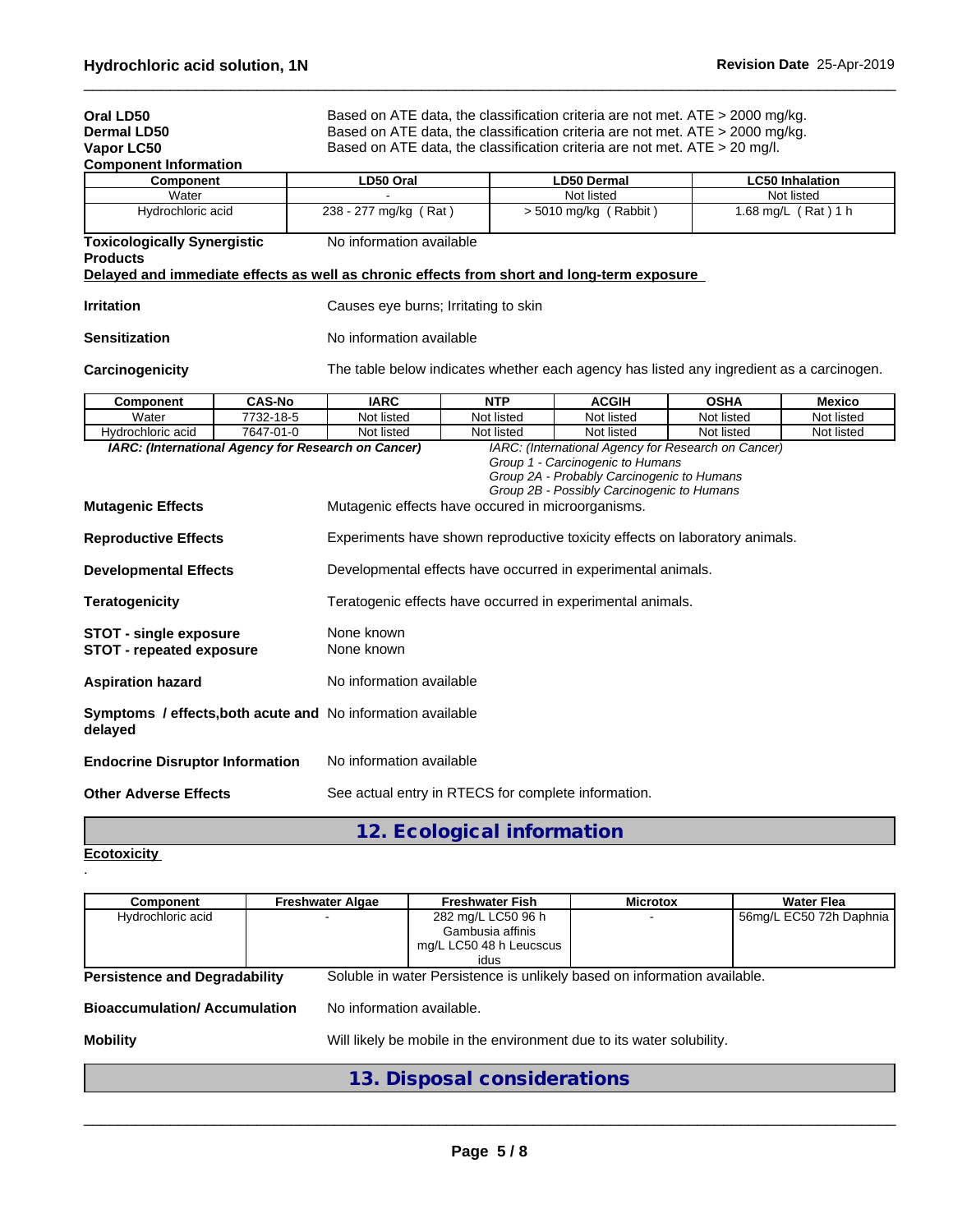**Waste Disposal Methods** Chemical waste generators must determine whether a discarded chemical is classified as a hazardous waste. Chemical waste generators must also consult local, regional, and national hazardous waste regulations to ensure complete and accurate classification.

|                             | 14. Transport information         |
|-----------------------------|-----------------------------------|
| <b>DOT</b>                  |                                   |
| UN-No                       | <b>UN1789</b>                     |
| <b>Proper Shipping Name</b> | <b>HYDROCHLORIC ACID SOLUTION</b> |
| <b>Hazard Class</b>         | 8                                 |
| <b>Packing Group</b>        | Ш                                 |
| TDG                         |                                   |
| UN-No                       | <b>UN1789</b>                     |
| <b>Proper Shipping Name</b> | <b>HYDROCHLORIC ACID SOLUTION</b> |
| <b>Hazard Class</b>         | 8                                 |
| <b>Packing Group</b>        | Ш                                 |
| <b>IATA</b>                 |                                   |
| UN-No                       | UN1789                            |
| <b>Proper Shipping Name</b> | <b>HYDROCHLORIC ACID SOLUTION</b> |
| <b>Hazard Class</b>         | 8                                 |
| <b>Packing Group</b>        | Ш                                 |
| <b>IMDG/IMO</b>             |                                   |
| UN-No                       | UN1789                            |
| <b>Proper Shipping Name</b> | <b>HYDROCHLORIC ACID SOLUTION</b> |
| <b>Hazard Class</b>         | 8                                 |
| <b>Packing Group</b>        | Ш                                 |
|                             | 15. Regulatory information        |

## **United States of America Inventory**

| Component         | <b>CAS-No</b> | <b>TSCA</b> | <b>TSCA Inventory notification -</b><br><b>Active/Inactive</b> | <b>TSCA - EPA Regulatory</b><br><b>Flags</b> |
|-------------------|---------------|-------------|----------------------------------------------------------------|----------------------------------------------|
| Water             | 7732-18-5     |             | <b>ACTIVE</b>                                                  |                                              |
| Hydrochloric acid | 7647-01-0     |             | <b>ACTIVE</b>                                                  |                                              |

#### **Legend:**

**TSCA** - Toxic Substances Control Act, (40 CFR Part 710) X - Listed '-' - Not Listed

**TSCA 12(b)** - Notices of Export Not applicable

#### **International Inventories**

Canada (DSL/NDSL), Europe (EINECS/ELINCS/NLP), Philippines (PICCS), Japan (ENCS), Australia (AICS), China (IECSC), Korea (ECL).

| Component         | ົAS-No          | <b>DSL</b> | <b>NDSL</b> | <b>EINECS</b>                     | <b>PICCS</b> | <b>ENCS</b> | <b>AICS</b> | <b>IECSC</b> | <b>KECL</b>     |
|-------------------|-----------------|------------|-------------|-----------------------------------|--------------|-------------|-------------|--------------|-----------------|
| Water             | 7732-18-5       |            |             | 701<br>221<br>-791-2<br>. .<br>ںے |              |             |             |              | KE-<br>$-35400$ |
| Hydrochloric acid | 7647-01<br>'1∹U |            |             | 1.505.7<br>221<br>ں ے<br>ົບວບ     |              |             |             |              | KE-20189        |

#### **U.S. Federal Regulations**

# **SARA 313**

| Component         | <b>CAS-No</b>   | Weight % | <b>SARA 313</b><br><b>Threshold</b><br>$\sim$<br><b>Values</b><br>70 |  |
|-------------------|-----------------|----------|----------------------------------------------------------------------|--|
| Hydrochloric acid | 7647-01<br>ч-н. | 3.65     | $\cdot \cdot \circ$                                                  |  |

#### **SARA 311/312 Hazard Categories** See section 2 for more information

### **CWA** (Clean Water Act)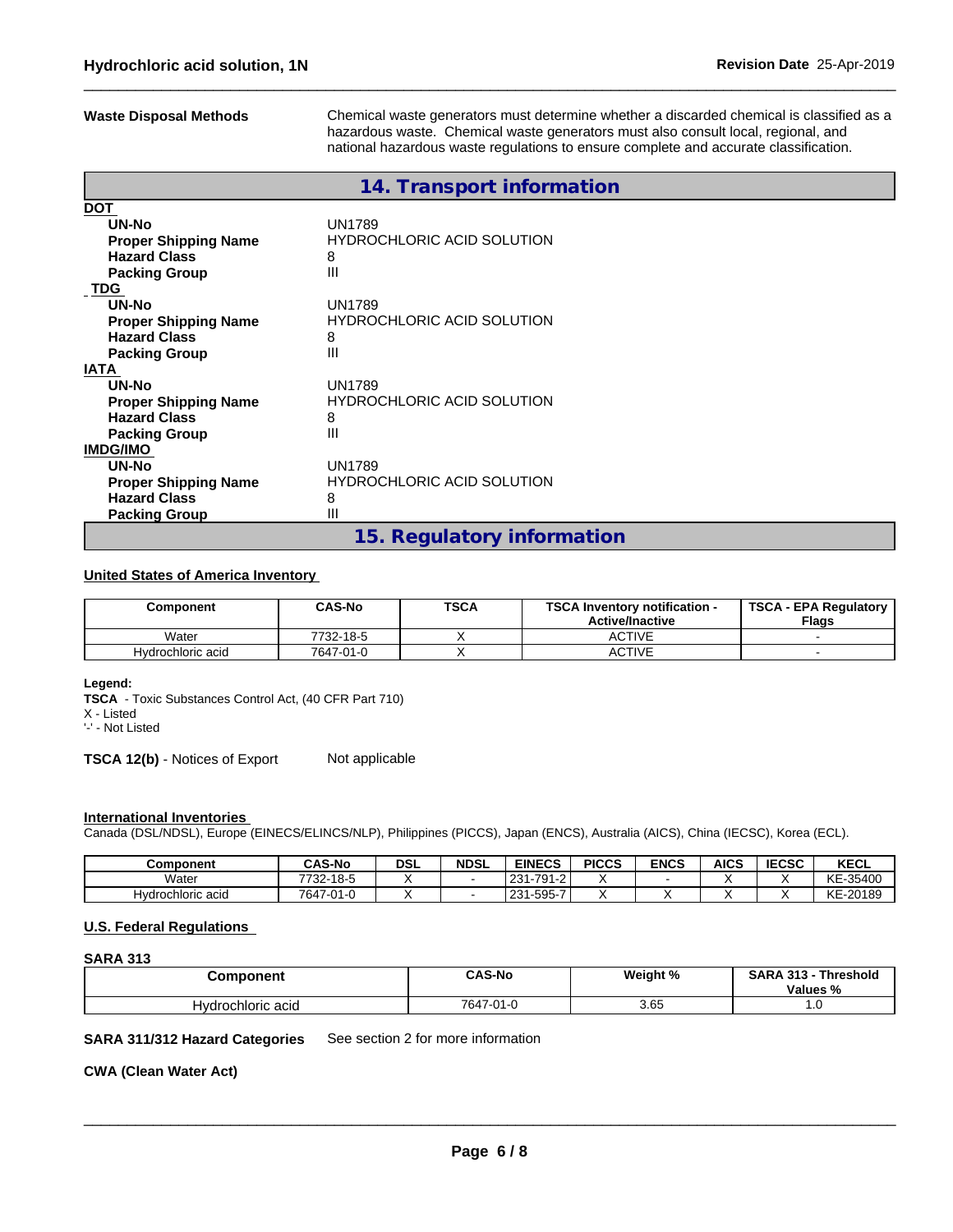| Component         | $\sim$ M/A<br>Hazardous<br><b>Substances</b> | CWA<br>Reportable<br>Quantities | <b>CWA</b><br>: Pollutants<br>Toxic | <b>ICWA</b><br>- Priority Pollutants |
|-------------------|----------------------------------------------|---------------------------------|-------------------------------------|--------------------------------------|
| Hydrochloric acid |                                              | 5000 lb                         |                                     |                                      |

**Clean Air Act**

| ------<br>.nr                        | <b>HAPS</b><br>Data | Class<br><b>Depletors</b><br>Ozone | Clas:<br><b>Depletors</b><br>----<br>zone<br>- Je |
|--------------------------------------|---------------------|------------------------------------|---------------------------------------------------|
| 'dr.<br>יימ<br>hioric.<br>וער<br>auu |                     |                                    |                                                   |

# **OSHA** - Occupational Safety and

Health Administration

|               | Component         | <b>Specifically Regulated Chemicals</b>                                                                                                                                                                  | <b>Highly Hazardous Chemicals</b> |
|---------------|-------------------|----------------------------------------------------------------------------------------------------------------------------------------------------------------------------------------------------------|-----------------------------------|
|               | Hydrochloric acid |                                                                                                                                                                                                          | TQ: 5000 lb                       |
| <b>CERCLA</b> |                   | This material, as supplied, contains one or more substances regulated as a hazardous<br>substance under the Comprehensive Environmental Response Compensation and Liability<br>Act (CERCLA) (40 CFR 302) |                                   |

| ,mnanant<br>⊶om<br>nem                                                     | <b>Substances RQs</b><br><b>Hazardous</b> | FHS RQs<br>$\sim$ $\sim$<br>.<br>UE |
|----------------------------------------------------------------------------|-------------------------------------------|-------------------------------------|
| chloric<br>ว acıฉ<br>'⊣vdr.                                                | 5000 lb                                   | 5000 lb                             |
| $\overline{\phantom{a}}$<br>- ---<br>$ -$<br>$\overline{\phantom{a}}$<br>. | $\sim$ $-$<br>$\cdots$<br>-               |                                     |

**California Proposition 65** This product does not contain any Proposition 65 chemicals

#### **U.S. State Right-to-Know Regulations**

| nvuununviiv      |                      |                      |              |                 |                     |
|------------------|----------------------|----------------------|--------------|-----------------|---------------------|
| <b>:omponent</b> | <b>Massachusetts</b> | Jersev<br><b>New</b> | Pennsvlvania | <b>Illinois</b> | <b>Rhode Island</b> |
| 'Vater           |                      |                      |              |                 |                     |
| drochloric acid/ |                      |                      |              |                 |                     |

# **U.S. Department of Transportation**

| Reportable Quantity (RQ):   |   |
|-----------------------------|---|
| <b>DOT Marine Pollutant</b> |   |
| DOT Severe Marine Pollutant | N |

#### **U.S. Department of Homeland Security**

### This product contains the following DHS chemicals: **Legend** - STQs = Screening Threshold Quantities, APA = A placarded amount

| Component         | <b>DHS Chemical Facility Anti-Terrorism Standard</b> |
|-------------------|------------------------------------------------------|
| Hydrochloric acid | Release STQs - 15000lb (concentration >=37%)         |
|                   | Release STQs - 5000lb (anhydrous)                    |
|                   | Theft STQs - 500lb (anhydrous)                       |

## **Other International Regulations**

**Mexico - Grade** No information available

| 16. Other information   |                                                                                                                                                                                                                                               |
|-------------------------|-----------------------------------------------------------------------------------------------------------------------------------------------------------------------------------------------------------------------------------------------|
| <b>Prepared By</b>      | <b>Regulatory Affairs</b><br>Thermo Fisher Scientific<br>Email: EMSDS.RA@thermofisher.com                                                                                                                                                     |
| <b>Creation Date</b>    | 15-Feb-2010                                                                                                                                                                                                                                   |
| <b>Revision Date</b>    | 25-Apr-2019                                                                                                                                                                                                                                   |
| <b>Print Date</b>       | 25-Apr-2019                                                                                                                                                                                                                                   |
| <b>Revision Summary</b> | This document has been updated to comply with the US OSHA HazCom 2012 Standard<br>replacing the current legislation under 29 CFR 1910.1200 to align with the Globally<br>Harmonized System of Classification and Labeling of Chemicals (GHS). |

### **Disclaimer**

The information provided in this Safety Data Sheet is correct to the best of our knowledge, information and belief at the